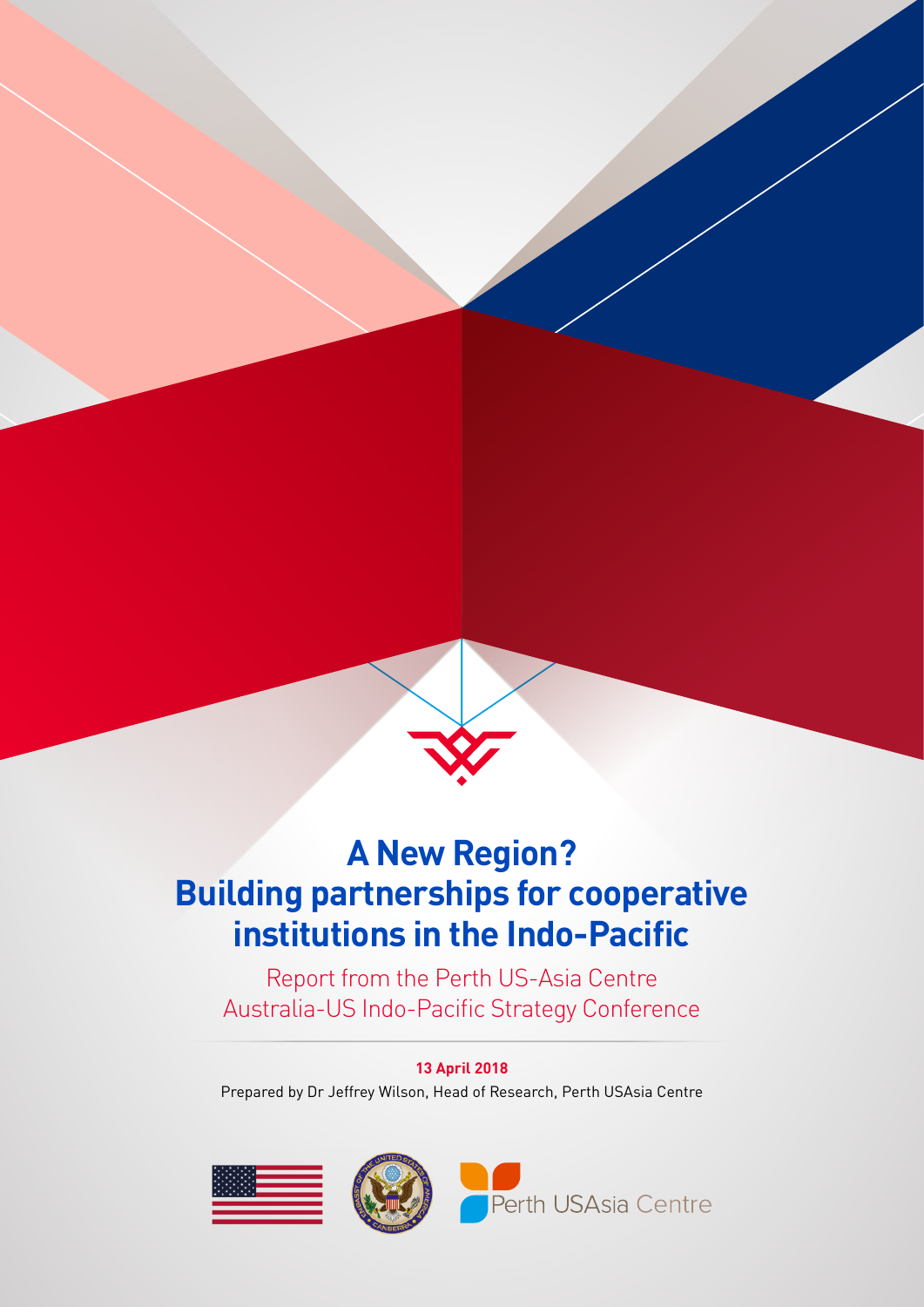# **Introduction**

The terms we use to describe regions often reflect national perspectives and priorities. For most of the last two decades, the 'Asia-Pacific' concept dominated thinking regarding who, and what issues, characterised Asian regionalism. But in the mid-2000s, the expanded 'Indo-Pacific' concept began to emerge as a way of describing the economic, diplomatic and security interdependencies stretching across our region. This new spatial concept extends westwards, along the Southeast and South Asian littorals, the range of governments considered a part of the region. It also brings new issues and challenges to the forefront of cooperation initiatives.

Australian scholars and officials began using the term Indo-Pacific with increasing frequency from 2013, and it is now the dominant prism through which Australia views its immediate region. Japan and India have experienced a similar arc. Both countries not only increasingly use the term in official documents, but have clear Indo-Pacific strategies that go beyond their previous and more geographically restrictive regional constructs. With President Donald Trump's inaugural trip to the region in November 2017, the US vision was articulated as a "free and open Indo-Pacific", a phrasing popularised by Japanese Prime Minister Abe Shinzo. The Indo-Pacific has now become the core conceptual device through which these governments approach regionalism in our part of the world.

With this spatial transition come important questions. These include the prospects for India's rise and integration into the region; the level and intensity of US commitment to the region; the potential for security cooperation between Australia, Japan, India and other like-minded countries; and the future of regional economic integration and institution-building.

In the face of such weighty questions, the Perth USAsia Centre hosted a closed-door conference in Perth in February 2018. Bringing together twentysix distinguished experts from around the region – drawn from the academic, policy and think-tank worlds – the event asked participants to explore the prospects for cooperation in the new era of Indo-Pacific regionalism. Discussion was guided by the following questions:

- **1.** What are the key policy challenges across the security, economic and diplomatic domains – facing the newly emerging regional construct?
- **2.** What objectives do governments wish to achieve, both individually and collectively, by adopting the Indo-Pacific as an organising device for their regional efforts?
- **3.** What policies and strategies can we adopt to ensure these objectives are realised as the Indo-Pacific region takes form in coming years?
- **4.** How can ASEAN's, and Indonesia's, position as the 'fulcrum' of the region be integrated with the emphasis on the 'Quad'.

Over the course of a full-day workshop, the group had an extensive and in-depth discussion of these matters. This report provides a summary of these discussions, and recommendations to advance international cooperation within the emerging Indo-Pacific construct.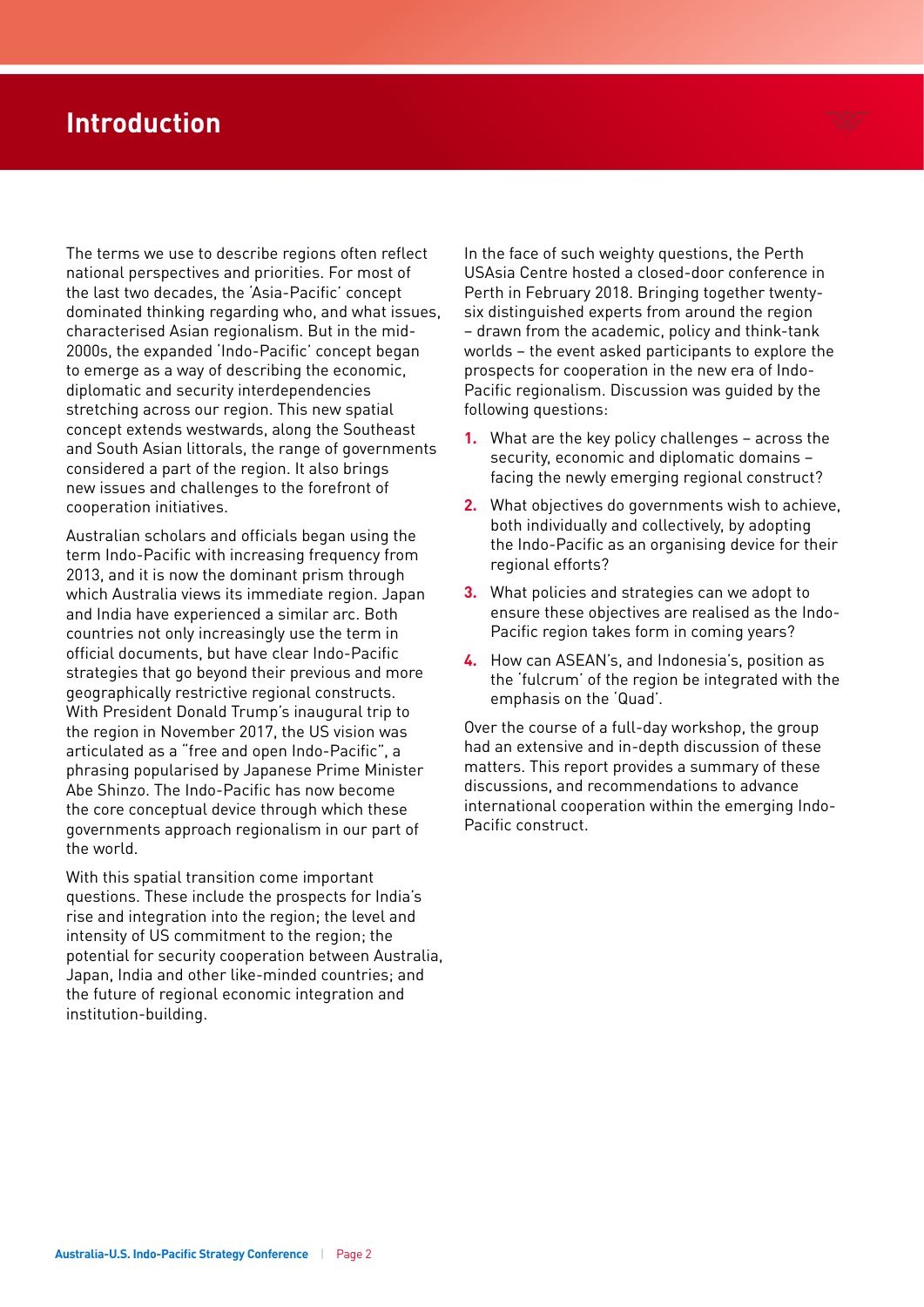# **key FINDINGS**

### **1. A broad consensus has now formed behind the Indo-Pacific concept.**

Extending the previous 'Asia-Pacific' concept westwards into the Indian Ocean, it reflects the economic, security and institutional interdependencies that characterise the contemporary region.

### **2. The recent adoption of the Indo-Pacific concept has two primary drivers.**

One is concern around increasing security contestation in the region, including but not limited to the South China Sea. A second is uncertainty regarding which major powers will maintain a leadership role in the region, and resulting efforts to reconceptualise the relationships and institutions between those powers.

### **3. India is now recognised as an integral part of the Indo-Pacific region.**

Its economic transformation, increasing capacity as a security actor, and longstanding engagement with international institutions mean it is unquestionably a regional power in its own right. However, some scholars believe that more efforts are required to better integrate India into both existing and emerging regional architectures.

### **4. The Indo-Pacific inverts the economic-security nexus underpinning Asian regionalism.**

Where the Asia-Pacific used economic cooperation as a foundation for broader security and diplomatic collaboration, in the case of the Indo-Pacific, a notional focus on security cooperation has preceded one on economics. Economic institutions reflecting the Indo-Pacific are yet to develop, and doing so is a priority if ambitions for a "free and open" region are to be fully realised.

### **5. There remain many open questions regarding how Indo-Pacific regionalism should now develop.**

Key issues include the appropriate membership for regional institutions; the balance between security and economic initiatives; and the renovation of multilateral architectures 'inherited' from the Asia-Pacific.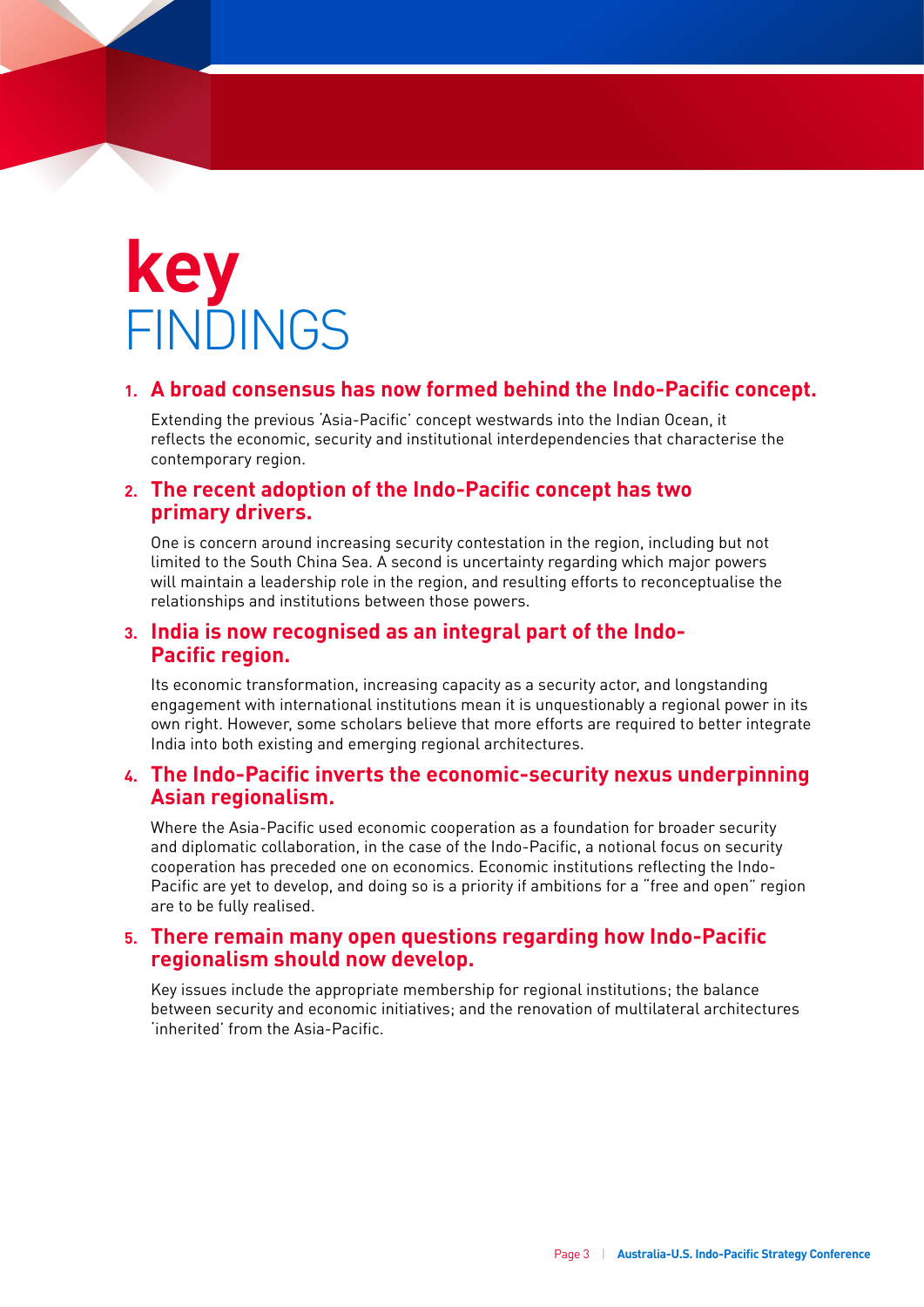# **India's role in an expanding region**



India is an indispensable part of the Indo-Pacific. By extending the existing region westwards – to include India and the northern littoral of the Indian Ocean – one of the region's defining features is the need to incorporate India into existing and new regional architectures. There are many concrete indicators that this is already beginning to develop:

- **•** India's past developmental successes, and expectations of future dynamism, have transformed it into the region's most recent economic success story.
- **•** India has become increasingly concerned with maritime security, and is joining new regional groupings (such as the recent "Quad 2.0") with a view to cooperating with like-minded peers in the maritime space.
- **•** India has also deepened its diplomatic engagement with Indian Ocean economies (such as the Seychelles and Oman), alongside major regional powers (particularly the US and Japan).
- **•** The Japanese government underpinned by the strong relationship between Prime Ministers Abe and Modi – has developed a dense range of new diplomatic ties with India

Indeed, Indian involvement will be essential for the realisation of many shared goals in the Indo-Pacific. Ensuring security for the sea lanes of communication (SLOCs) which traverse the Indian and Pacific oceans will require maritime collaboration involving the Indian navy. As one of the region's fastest growing economies, its inclusion in regional economic institutions may help foster genuine economic integration between Asia and the Indian Ocean region. And as a longstanding and consolidated democracy, India shares many of the values, principles and policy goals for a free and open Indo-Pacific with the US, Japan and Australia.

# **There can be no Indo-Pacific without India"**

However, as a relatively recent entrant to Asian regionalism, a number of challenges will need to be confronted if India is to be fully included in emerging Indo-Pacific structures:

- **•** Liberalising economic reforms have progressed more slowly than in its Asian peers, and politicaleconomy headwinds on the domestic front will prove challenging for governments to manage. If India is unable to undertake a fresh round of reforms, its future growth – and position as a regional power – will be constrained.
- **•** India's longstanding commitment to nonalignment means its enmeshment in existing regional institutions is weak, and its network of diplomatic ties comparatively less-developed. A step-wise change in India's foreign engagement will be required. This will place a burden not only on the Indian foreign service to rapidly increase its capacity, but also on its partners to act as a broker for its entry into important institutions.
- **•** While India's ties with Australia have grown in scope and density in recent years, they still remain less developed than those with Japan or the US. Maritime security cooperation is an obvious first step, but needs to be reinforced with economic efforts to augment the bilateral trade and investment relationships.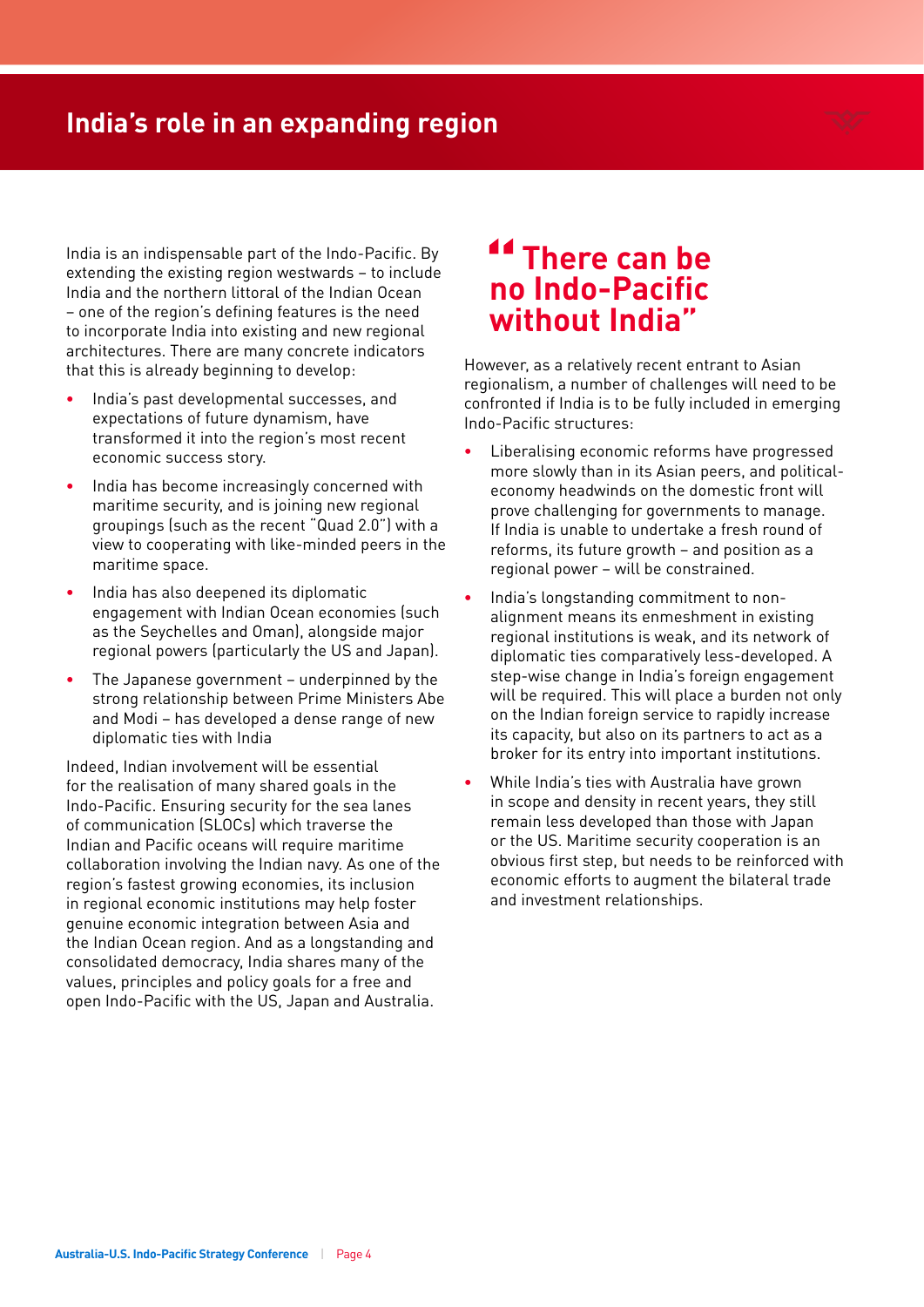# **The Quad**

The recent reinvigoration of quadrilateral discussions among the United States, Australia, Japan, and India – colloquially labelled the "Quad 2.0" – is one of the first institutional manifestations of an Indo-Pacific architecture to emerge. Comprising Australia, India, Japan and the US, the Quad promises a minilateral mechanism for security cooperation amongst four of the region's leading democracies. Initially pitched in 2007, but delayed due to perceived political sensitivities in India and Australia, its re-emergence in 2017 reflects a number of recent developments in regional security dynamics:

- **•** A wider recognition of the Indo-Pacific as a meaningful concept for maritime linkages across the Pacific and Indian Oceans, and the incorporation of the term in official policy by all four governments.
- **•** Ongoing and successful work in several securityfocussed 'trilaterals' within the Quad, which have functioned as confidence- and capacitybuilding exercises.
- **•** A Japanese desire to support, and in some instances lead, liberal internationalism; and corresponding diplomatic efforts toward regional institution-building.
- **•** The increasing recognition of Japan and India both within and without these countries – as key security players in the region.
- **•** Growing anxieties over Chinese behaviour in the maritime space, particularly following islandbuilding and militarisation efforts in the South China Sea.
- **•** Suggestions that India should in some way be engaged with the existing network of US security relationships within the region, which are presently shifting from a 'hub-and-spoke' to 'overlapping minilateral' system.
- **•** Since the election of the Trump Administration in late 2016, concerns regarding US withdrawal from the region, and a desire by its existing allies to maintain US security engagement.

There is considerable interest in, and support for, the Quad. However, the Quad remains an embryonic idea. Only re-launched in November 2017, it is yet to develop any informal or formal mechanisms; nor has a firm consensus regarding its agenda yet emerged amongst members. What functions the Quad *should*, and by extension *should not*, perform remain a matter of ongoing debate. The key axes of this debate include:

- **•** *To what extent should Quad processes be formalised?* While 'soft' dialogues are easier to organise and cause less controversy, 'harder' forms of cooperation will have greater security impacts. How can expediency and impact be balanced, and a consensus on the right balance be negotiated amongst the members?
- **•** *What kind of regional security architecture is*  most appropriate for the Indo-Pacific? By design – and nomenclature – the Quad is a form of 'closed' regionalism, which only incorporates four countries. At present, this reflects their convergent values and security objectives, which facilitates cooperation. Would a more 'open' formulation, allowing the participation of other like-minded partners (including, but not limited to, Indonesia) be a better fit for a diverse and geographically expansive region?
- **•** *Is the Quad designed to contain China's maritime assertiveness?* While members have gone to considerable effort to disavow notions the Quad 2.0 is designed to contain China, the rationale behind its relaunch in 2017 was significantly driven by concerns over Chinese maritime behaviour in the South China Sea. There exists a risk that the Quad may be viewed as an anti-China bloc, both stoking already-tense relations with China and potentially alienating third parties.
- **•** *What is the division of labour amongst the Quad members?* There are marked differences in naval and air resources between the four participants, as well as different geographical reach for their force projection capabilities. Some kind of division of labour must be negotiated amongst the members. Who will specialise in what areas and tasks? How can burdens be shared equitably?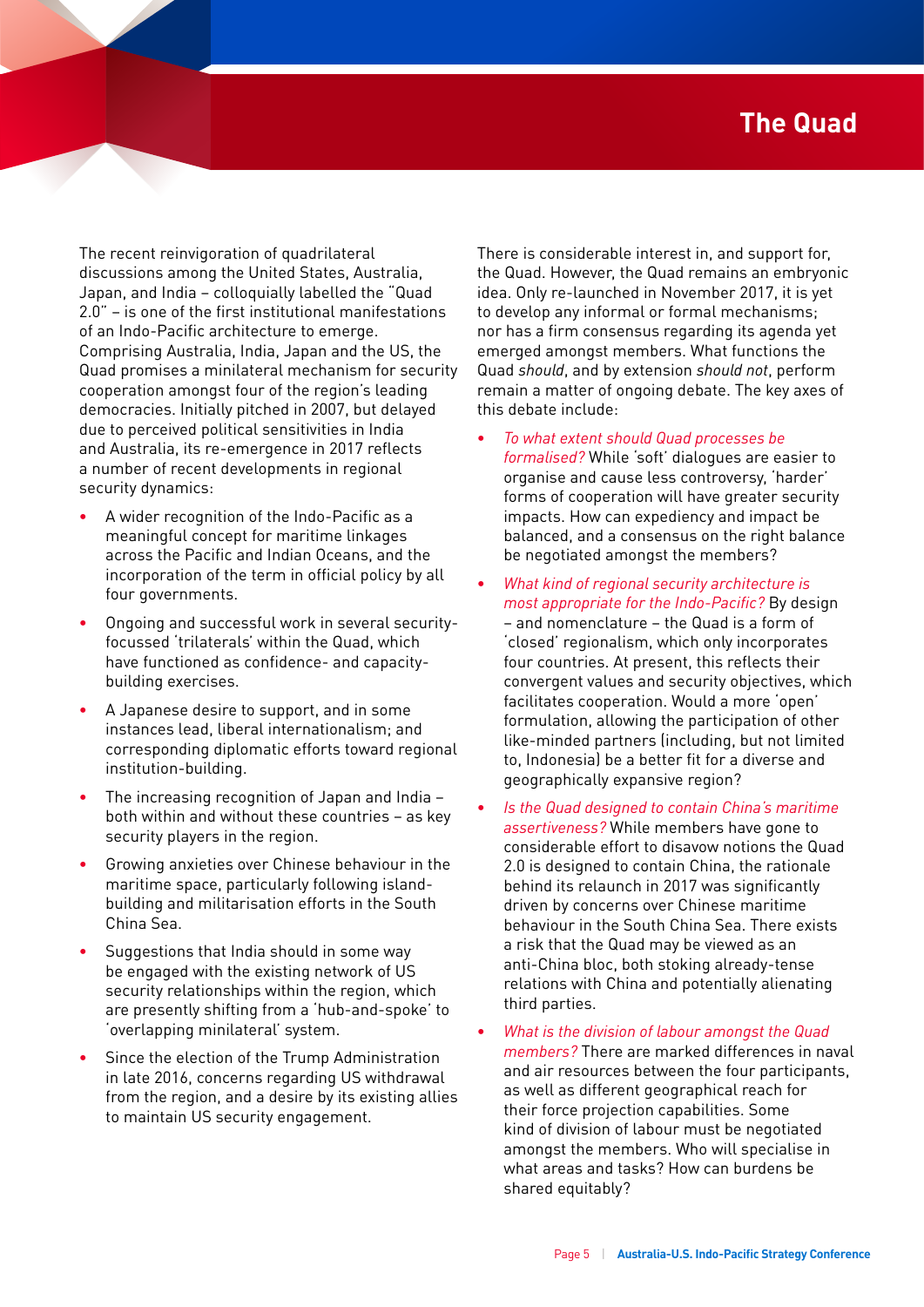# **Competing strategies for organising regional economic activity**

Economic cooperation in the Indo-Pacific is presently under-developed. While the security domain has seen the emergence of a range of maritime cooperation initiatives (such as trilateral dialogues and the recent "Quad 2.0"), no comparable efforts have yet to take form in the economic space. This is an historically-unique inversion of the 'economicssecurity nexus' in the region. During the 1990s and 2000s, 'Asia-Pacific' regionalism was consistently built on economic foundations, where trade and investment cooperation was the starting point on which other efforts could be built. In contrast, it appears that Indo-Pacific regionalism is starting with security cooperation first, and economic institution building is yet to follow in its wake.

There are several reasons why an Indo-Pacific economic architecture is yet to take form. These include:

- **•** The role of India. While significant progress in terms of economic reform has been achieved since the early 1990s, India's economy remains at a much earlier stage of liberalisation than most Asian peers. This poses challenges for building trade and investment ties with the rest of the region; as well as including India in regional economic institutions such as APEC or the network of FTAs.
- **•** A lack of US leadership in building multilateral economic architectures. Prior to the recently articulated – and still to be fully defined – "Free and Open Indo-Pacific" concept, US economic initiatives did not extend across the full geographic scope of the Indo-Pacific. The Obama Administration's 'Pivot to Asia' policy's primary economic component was the Trans-Pacific Partnership (TPP), which the Trump Administration withdrew from in 2017. The Administration's current economic focus in the region is on individual issues within bilateral trade relationships, rather than building multilateral economic institutions.
- **•** The ASEAN-centred Regional Comprehensive Economic Partnership (RCEP) agreement does offer a genuinely Indo-Pacific economic body, as it includes India. RCEP has far lower reform ambitions than the TPP, and is focussed primarily on traditional measures such as tariff reduction rather than the development of regulatory frameworks. However, negotiations have been stalled by a lack of clear leadership, and ongoing disagreements between India and China over the scope of tariff cuts.
- **•** Emerging tensions in the infrastructure space, where many governments have launched competing infrastructure packages. China's *Belt and Road Initiative*, Japan's *Partnership for Quality Infrastructure*, the *Master Plan for ASEAN Connectivity* and dozens of minilateral initiatives all offer different approaches to infrastructure financing and governance.

# **There is not yet a compelling vision for economic cooperation, let alone integration, amongst the governments of the Indo-Pacific"**

Economics has frequently functioned as a cohering force for Asia, which enabled security differences to be put aside in order to cooperatively achieve shared goals for economic growth and industrialisation. This was especially important in allowing countries traditionally considered security rivals to be incorporated into a cooperative regional order. In the absence of such economic foundations, broader forms of cooperation amongst the Indo-Pacific group will prove much harder to achieve.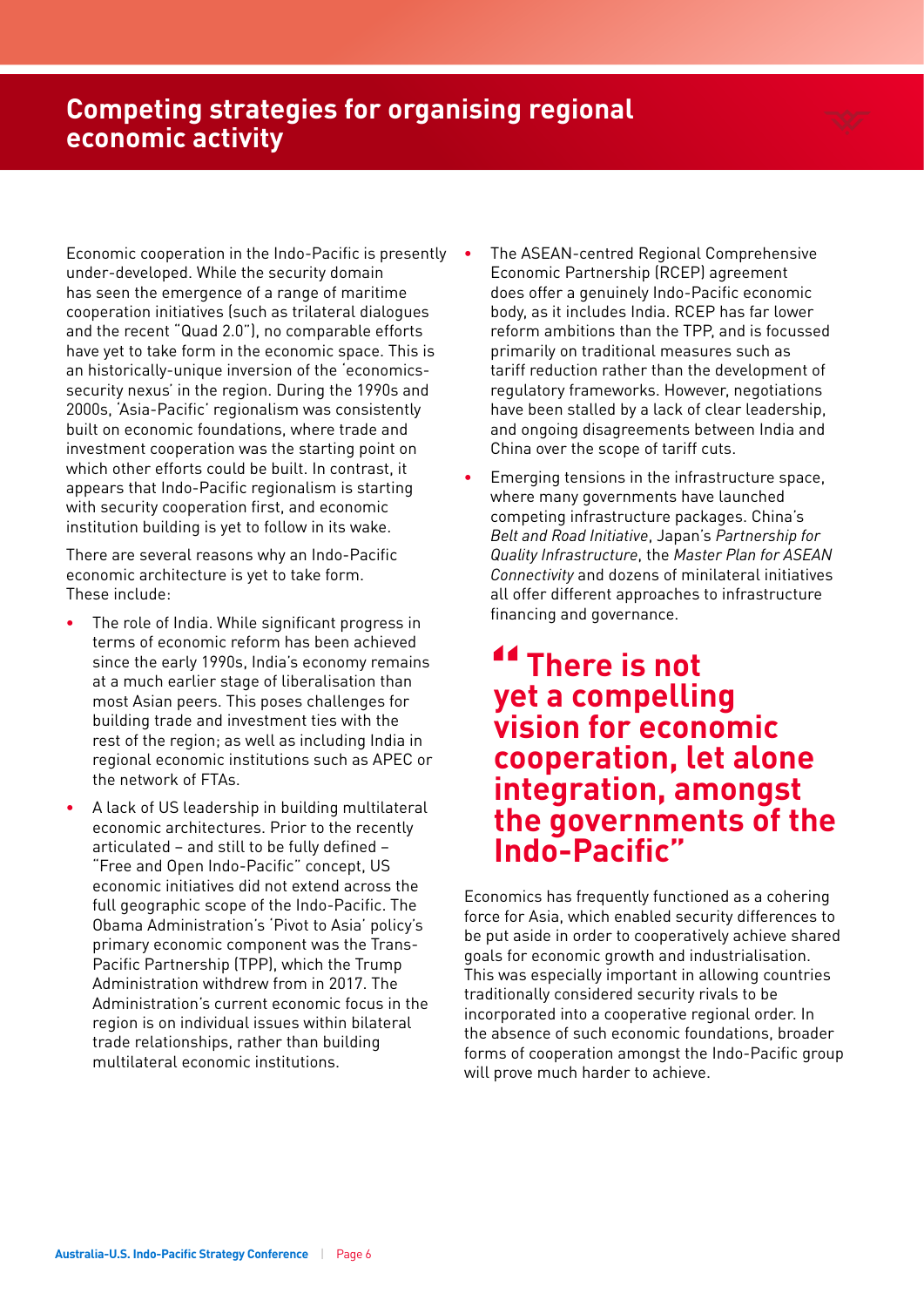# **Competing strategies for organising regional economic activity**

It is likely that cooperative efforts in the trade space will prove challenging in the short- to medium-term. While the TPP has been partially saved in the form of the recently announced 'Comprehensive and Progressive Partnership for the TPP (CPTPP), the absence of the US – the world's largest economy, and the region's number one investment partner – leaves a large gap. The likelihood of US reengagement with regional economic initiatives remains unclear in the current electoral cycle.

Infrastructure provides one space in which reformminded partners could make a meaningful impact. As tariffs have fallen, the 'infrastructure gaps' which currently plague the region have now become the primary obstacle to economic integration. While national infrastructure programs have proliferated in response, there is presently a lack of linkage or alignment between them. There is also a pressing need to ensure good governance of infrastructure, to avoid the corruption, waste and debt traps that often accompany such large projects. Coordinated approaches to infrastructure financing would provide an opportunity to not only 'get the connectivity right', but also incorporate India into regional economic initiatives.

**N. Mage 19 | Australia-U.S. Indo-Pacific Strategy Conference**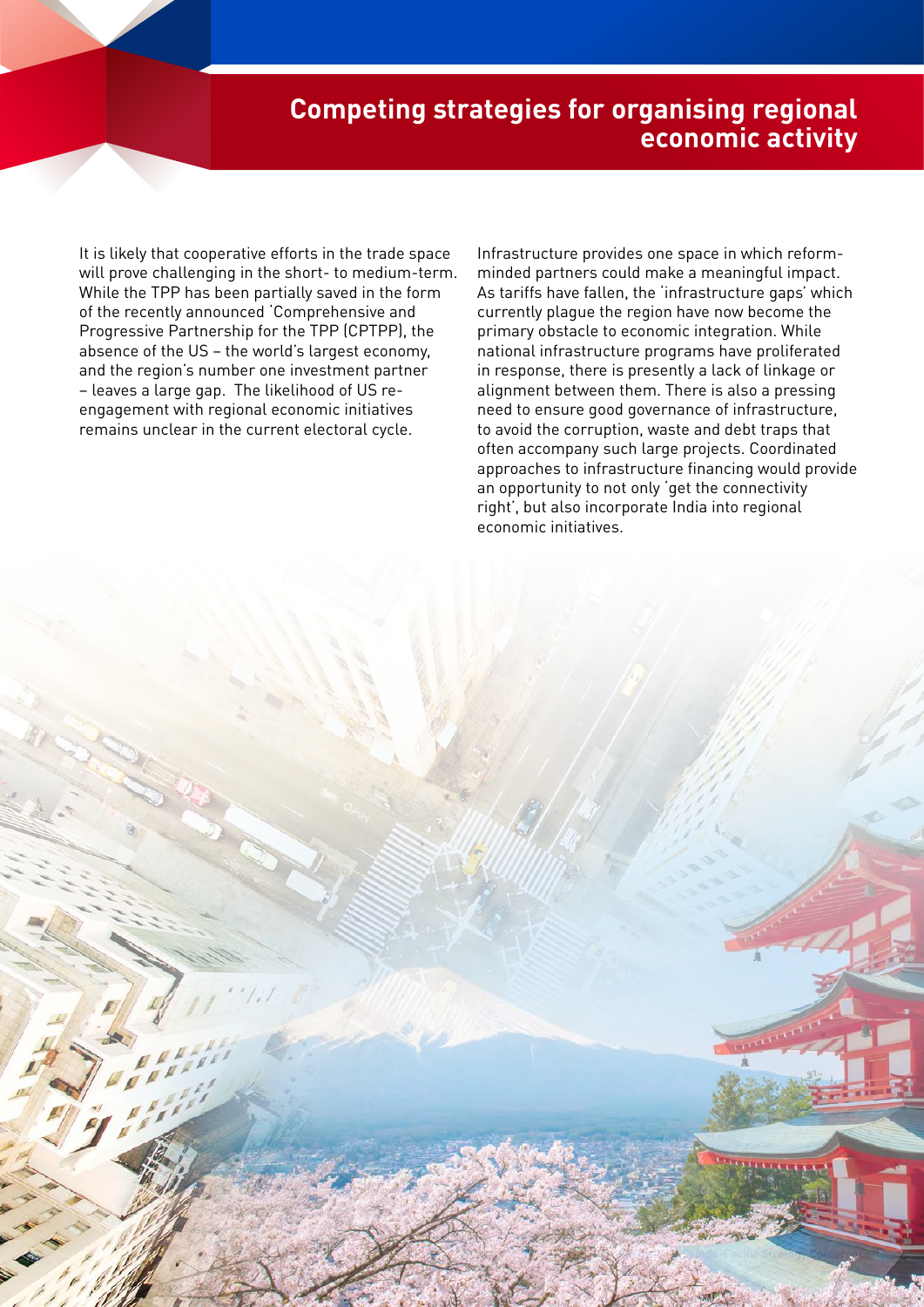# **Multilateralism and regional architectures**

The recent emergence of the Indo-Pacific concept poses challenges for the existing system of multilateral institutions in Asia. Since the early 1990s, the regional architecture has been conceptualised as a series of progressively-widening concentric circles: with ASEAN and its attendant dialogue processes at the centre, then the ASEAN+3 coordination mechanisms, then the ASEAN+6 FTA network, then the 18-member East Asia Summit, and APEC (economics) and the ARF (security) as the outermost bodies. This institutional configuration reflects a long-standing – if sometimes critiqued – consensus behind the principle of 'ASEAN Centrality' in Asian regionalism.

However, as some governments have begun adopting the broader Indo-Pacific concept, questions have been raised as to whether this inter-locking and ASEAN-centric set of multilateral institutions remains suitable. Some of the challenges identified include:

- **•** The inclusion of India in the regional architecture. It is a member of the ARF, EAS and ASEAN+6 FTA network; but not APEC or the ASEAN+3 mechanisms. While Indian membership in APEC has been proposed, there remain divergent views over its practicality given the current trajectory of economic reform in India.
- **•** A shift away from a focus on large and inclusive multilateral institutions (like ASEAN and APEC), towards bi- or mini-lateral coalitions of likeminded states cooperating on specific issues. Trilateral maritime exercises, and the recent Quad 2.0, are examples of this in the security space. FTAs are an example in the economic space.
- **•** The suitability of ASEAN Centrality in a geographically expanded region. Given the major powers in the Indo-Pacific – India, China, Japan and Korea – are all outside Southeast Asia, is it appropriate for ASEAN to be the building block on which all other regional initiatives are built?
- **•** The effectiveness of the 'ASEAN Way' method of consensus decision-making in a more contested region. As the region expands geographically, and the range of issues on the agenda becomes more complex, consensus decision-making may lack the flexibility and responsiveness required to manage pressing problems.
- **•** Cohesion within ASEAN itself, as some member states have in recent years either broken from the group, or vetoed important collective resolutions. There are concerns this may lead to 'salami-slicing' problems, where external powers may induce individual ASEAN members to stall institutional efforts.

These issues are problematic due to the importance of multilateralism for regional cooperation. Multilateral institutions provide a number of critically-important functions. These include facilitating dialogue between a diverse range of countries (some of whom may not otherwise engage in this way); fostering consensus behind shared principles and the promulgation and socialisation of norms; and potentially establishing rules for international conduct. Given that many of the issues on the Indo-Pacific agenda – from security matters concerning SLOCs, to economic issues surrounding trade reform – are by their nature multilateral, it is important to have a contemporary, wellfunctioning and responsive institutional architecture in the Indo-Pacific.

While there is a broad agreement that some form of institutional 'renovation' is required for the expanded Indo-Pacific region, two contrasting approaches to achieve this were suggested. Both respond to the increasingly difficulty of achieving consensus amongst an increasingly diverse region. One favours a *'soft law'* approach based on dialogue activities, which obviates the need to achieve tight consensus before policy coordination can occur. A second suggests the creation of *minilateral groups* within existing institutions, which could function as likeminded coalitions to press ahead with cooperative initiatives in the absence of broader consensus. It is possible that a mix of these two strategies could be used in different contexts and issue-areas.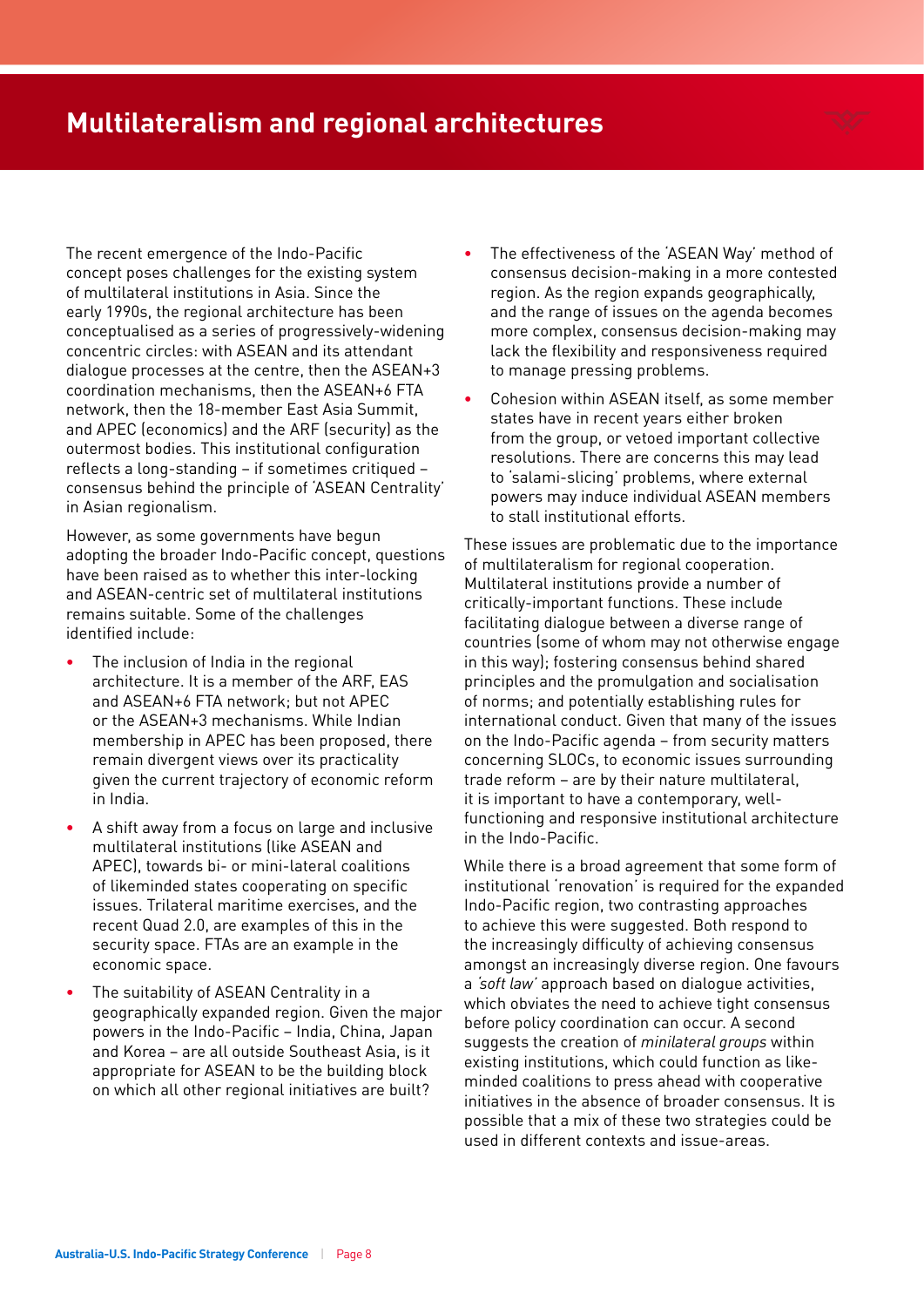# **US Strategy for a Free and Open Indo-Pacific**

The US has become the most recent country to adopt the Indo-Pacific concept. When President Trump endorsed the objective of securing a "Free and Open Indo-Pacific" in November 2017, the US joined Japan, India and Australia in formally articulating an Indo-Pacific understanding of the region. The concept was subsequently included in the US National Security Strategy of December 2017, formally incorporating it as a key plank of the Trump Administration's foreign policy. But while some observers interpreted this move as signalling a renewed US commitment to a leadership role in the region, there remain questions over what role it will play as the new concept takes form.

Some of these questions relate to the failure of previous US attempts to expand its regional role beyond the traditional 'Asia-Pacific' theatre. The TPP, previously viewed as the economic pillar of the Obama Administration's 'Pivot to Asia', has been abandoned by the Trump Administration. It is unclear how quickly the new emphasis on "free, fair and reciprocal trade," possibly in a series of bilateral FTAs, will be implemented. The attention directed to North Korean nuclear threats has dominated 'Asia policy' in the early days of Trump's Presidency. The Trump Administration's transactional approach to trade relations, which has targeted allies as well as identified rivals, has generated questions in Japan and Australia about their economic partnership with the United States.

**Across the Indo-Pacific, governments are highly uncertain regarding the US commitment to the region, and its capacity for and intention to provide leadership."**

But despite these uncertainties, there is also evidence of a decided convergence of strategic interests amongst the four main proponents of the Indo-Pacific concept. The US, Japan,

India and Australia all recognise that security interdependencies in the region now span across both the Pacific and Indian Ocean littorals. They all share an interest in securing this conjoined maritime space, and resisting the territorial 'grabs' recently occurring in the South China Sea. They all recognise Japan will have a greater role as a security actor than any time in its post-war history; and that India should now be considered a regional power in its own right. As consolidated democracies, they also share values emphasising an open and rulesbased order for international relations within the Indo-Pacific.

Today, the central challenge facing the US and its regional partners is how to transform these shared interests and values into impactful and coordinated approaches to the region. Uncertainty regarding the direction of US policy means that concrete strategies are hard to articulate at present. However, some of the key questions that must inform this strategic decision-making include:

- **•** *What kind of rules-based order?* While all parties have declaratively endorsed a rules-based approach to managing regional interactions, questions remain over whose rules should be adopted. If these rules are to have legitimacy and achieve consensus, they will need to reflect not only US preferences and values, but those of key regional partners as well.
- **•** *Who comprises the different groupings of US allies and like-minded partners?* Initiatives like the Quad have initially defined that grouping as comprising Australia, India, Japan and the US. But in other issue areas, the membership group may well be different. Should the net be cast wider, to potentially include Korea, Indonesia, Singapore, or others? Which groupings fit best with particular issues of common concern? How can effective groupings be assembled?
- **•** *What do partners want from the US in terms of regional leadership?* Is the primary desired role of the US to function as a security guarantor? Or is it expected to supply a wider array of leadership functions, potentially in the economic and institution-building spheres? Partners need to decide what kind of leadership they want from the US, and communicate this clearly to current and future administrations.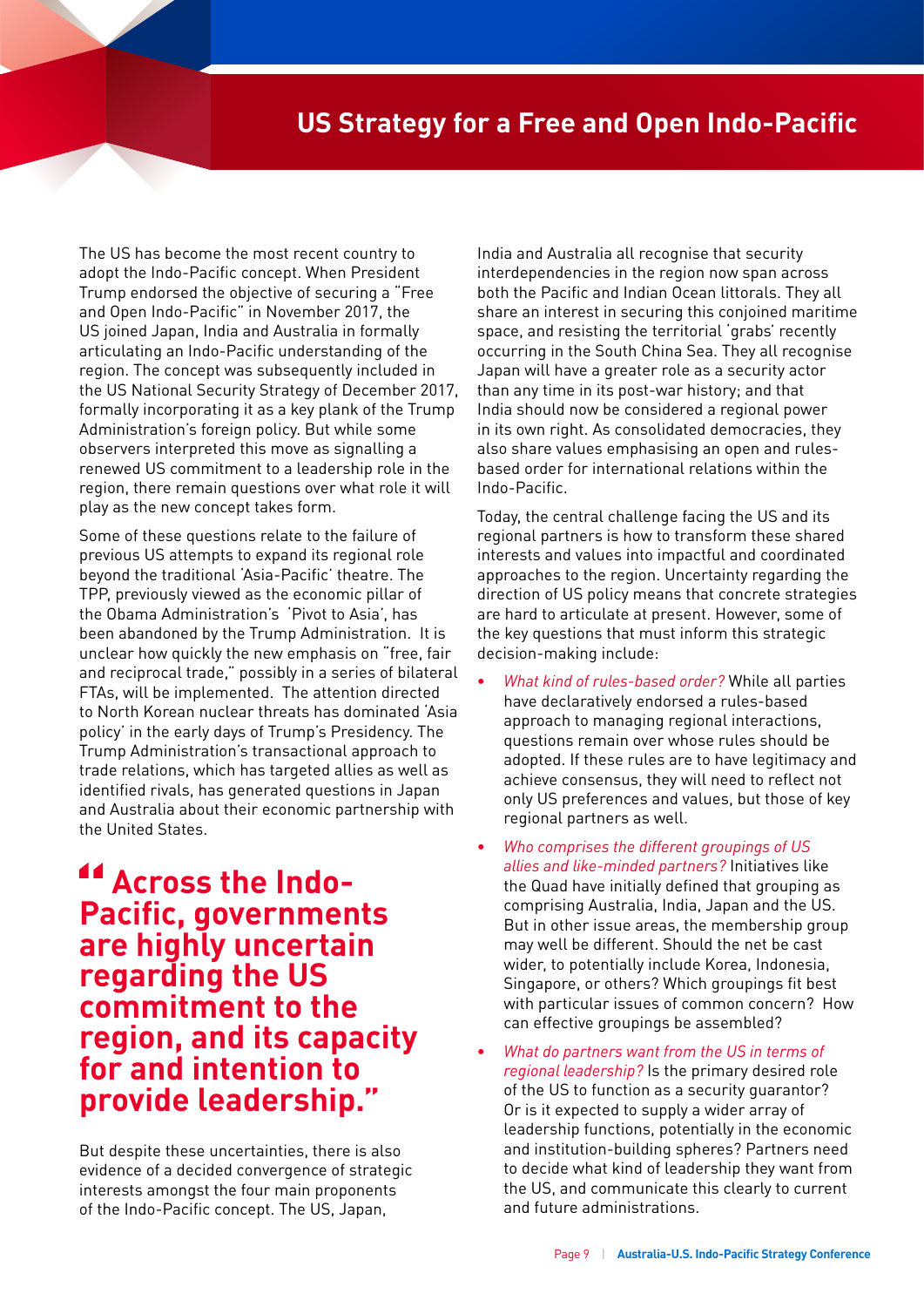#### **Australia-U.S. Indo-Pacific Strategy Conference** | Page 10

### **Recommendations for building the Indo-Pacific regional architecture**

- **• Putting the rules into a rules-based order:** There is a very strong consensus behind the need for a rules-based international order for the Indo-Pacific. While the "free and open" concept provides a broad indication of what this should look like, more detail is needed over precisely *which rules* are required to achieve this goal. This should consider the views of not only the four main proponents of the Indo-Pacific concept (Australia, India, the US and Japan), but also additional parties that could be attracted to the coalition.
- **• Expectations for US regional leadership:** Despite uncertainty regarding the future of US policy towards the Indo-Pacific, there is no doubt it will continue to play some kind of leadership role. US partners in the region need to determine what kind of leadership functions – be they security, economic, and/or institutional – they wish the US to perform, and communicate this to current and future administrations.
- **• India is not emerging; it has emerged:**  Governments should recognise India as an integral component of the Indo-Pacific, and a regional power in its own right. In the future, India will be central to almost all the key developments emerging in the Indo-Pacific.
- **• Brokering India's engagement with regional fora:** India needs to be integrated within existing and developing institutions in the region. Its membership in the East Asia Summit is a good start, but is not enough to properly knit India into regional governance. This will require efforts from India to seek membership in a range of regional bodies, which in some cases – particularly the economic sphere – will necessitate a greater commitment to internal reforms. It will also be aided by US, Australian and Japanese support to help broker its entry.

**• A better-focus for maritime security cooperation:** A strategy needs to be developed for the "Quad 2.0". While it is a welcome addition to the regional architecture, many questions remain regarding its preferred agenda, institutional architecture, and burden-sharing

arrangements. A staged approach, which builds off existing trilateral activities and progressively adds additional functions, would allow progressive confidence-building.

- **• Investing in an economic architecture:** A clear and coherent vision for economic integration in the Indo-Pacific is yet to be articulated. Absent an 'economic foundation' for cooperation, the new regional construct may struggle to fully realise its goals. ASEAN states, particularly Indonesia, may continue to view India more as an economic competitor rather than an engine for regional growth. Developing economic initiatives, particularly including India, should be a priority for advocates of the Indo-Pacific concept.
- **• Reform of the region's multilateral system:** The multilateral architecture for the region needs to be updated to reflect its expansion to the broader 'Indo-Pacific' space. One strategy is to create new 'soft law' dialogue mechanisms that reflect the new range of involved countries and issues. Another is to form minilateral groups of likeminded countries – both within, and across, existing institutions – which can function as coalitions to push ahead with cooperative initiatives.
- **• Upgrading Australia-India ties:** Australia needs to substantially upgrade its engagement with India, to ensure bilateral ties are not out of step with those with the US and Japan. Tri-lateral dialogues – which leverage existing bilateral relationships as a foundation for growing Australia-India ties – provide a potentially effective mechanism in the security sphere.
- **• Supporting connectivity through 'good governance':** Infrastructure cooperation is a domain in which Indo-Pacific economic cooperation could fruitfully begin. Existing national efforts should be accelerated and linked up, to ensure alignment and integration between stakeholders. A shared interest in good governance and sustainability provides a foundation for such an integrated approach to be built.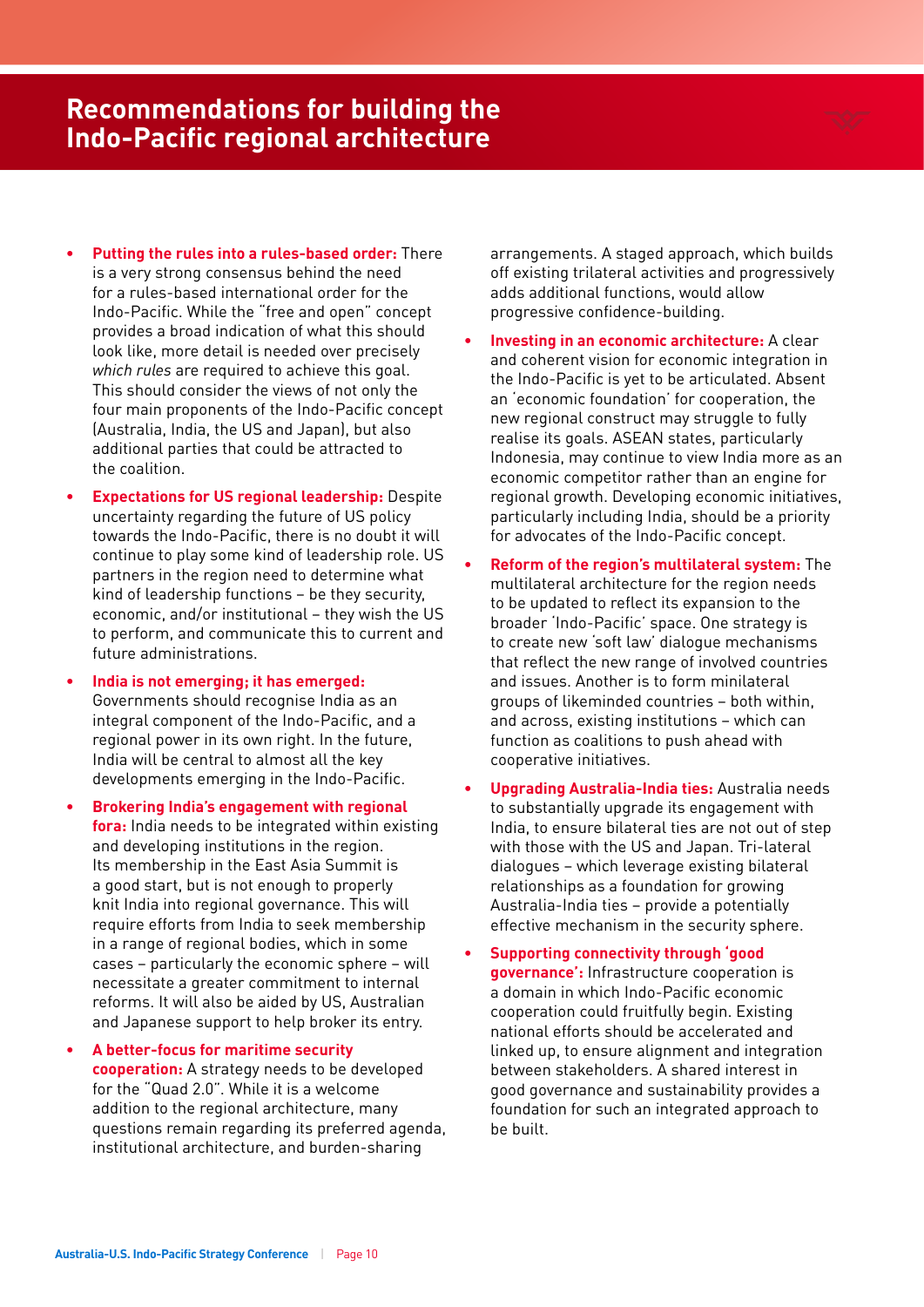# **About the Australia-US Indo-Pacific Strategy Conference**

In partnership with the US Embassy in Canberra, the Perth USAsia Centre convened an Australia-US Indo-Pacific Strategy conference in February 2018. Held under the Centre's Australia-Indo-Pacific-US *relations* program, the conference examined policy options for Australia, the United States and our partners to collectively face the diplomatic and security challenges emerging from the significant changes occurring in the region. It brought together scholars, policy makers, and defence and foreign policy thought leaders with expertise in the emerging Indo-Pacific regional construct.

The Perth USAsia Centre thanks those who generously gave their time and effort to participate in the meeting at the University of Western Australia on Monday 26 February 2018.

- **• Alyssa Ayres**, Senior Fellow for India, Pakistan and South Asia, Council on Foreign Relations
- **• Darshana Baruah**, Research Analyst, Carnegie India
- **• Kim Beazley**, Distinguished Fellow, Perth USAsia Centre; former Australian Ambassador to the United States, former Deputy Prime Minister
- **• Dan Blumenthal**, Director Asian Studies, American Enterprise Institute
- **• Richard Court**, Australian Ambassador to Japan; former Premier of Western Australia
- **• Wendy Cutler**, Vice President, Asia Society
- **• Peter Dean**, Pro Vice-Chancellor (Education), University of Western Australia
- **• Sadanand Dhume**, Resident Fellow, American Enterprise Institute
- **• Gordon Flake**, CEO, Perth USAsia Centre
- **• Michael Heath**, Acting Deputy Chief of Mission, U.S. Embassy Australia
- **• Richard Heydarian**, Former policy advisor, Philippine House of Representatives
- **• Dhruva Jaishankar**, Fellow in Foreign Policy, Brookings India
- **• Ken Jimbo**, Keio University; Senior Research Fellow, Canon Institute for Global Studies
- **• Rikki Kersten**, Dean of the School of Arts, Murdoch University
- **• Bruce Miller**, Former Australian Ambassador to Japan
- **• C. Raja Mohan**, Director, Carnegie India
- **• Natalie Sambhi**, Research Fellow, Perth USAsia Centre; PhD Candidate, Australian National University
- **• Shyam Saran**, National Security Advisory Board; Former Indian Foreign Secretary
- **• Eric Sayers**, Vice President, Beacon Global Strategies; Former Special Assistant to the Commander, US Pacific Command
- **• Stephen Smith**, Distinguished Fellow, Perth USAsia Centre; former Minister of Defence; former Minister for Foreign Affairs
- **• Yuki Tatsumi**, Director, Japan Program, Stimson Center
- **• Ashley Townshend**, Director, Foreign Policy, Defence and Strategy, United States Studies Centre
- **• Chikako Kawakatsu Ueki**, Graduate School of Asia-Pacific Studies, Waseda University
- **• Merredin Varrall**, Director, East Asia Program, Lowy Institute
- **• Xenia Wickett**, Head, US and Americas Program, Chatham House
- **• Jeffrey Wilson**, Head of Research, Perth USAsia Centre